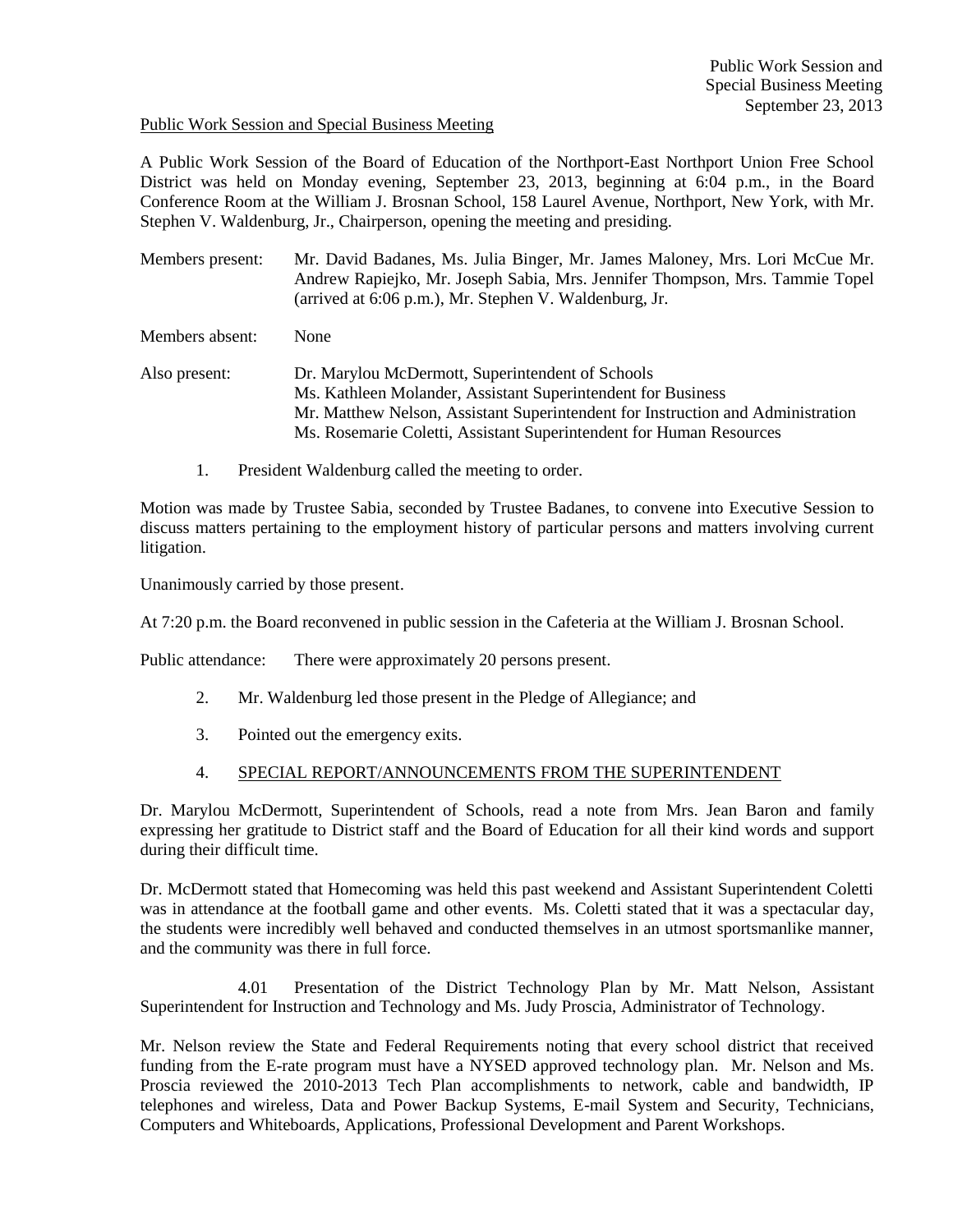The 2013-2016 Technology Plan Goals include completing six-year computer replacement cycle for all District machines, increasing the number of student devices, increasing software licenses, preparing for additional student devices at three secondary schools, increasing wireless density, remote access for staff and students, continuing to incorporate video streaming resources, expanding instructional opportunities beyond the traditional classroom, expanding the number of outsourced technical personnel, power backup for network services, upgrading centralized network and storage and update service virtualization for flexibility and redundancy.

Mr. Nelson reviewed the Fiscal Resource Budget and Projected Budget Increases for the 2013-2016 Technology Plan. Mr. Nelson stated that the District's Technology Plans are located on the District website under District tab on the District Technology page.

There was a discussion regarding the technology lease, virtual field trips, computer technicians, bandwidth network support, current usage and maintenance of smart board, netbook carts, and recycle plan.

4.02 Discussion of the 2009 BOCES Long Range Planning Study

Trustee Rapiejko stated that the question on whether there is a need to close a school is a complex question involving enrollment, space utilization, transportation and redistricting. Mr. Rapiejko stated that the Board needs to look at data on that information and also look at the current use of space within the District. Mr. Rapiejko stated that the information from the 2009 report was clear in that there was a significant issue with space at the elementary level and the report was done with the old class sizes. Mr. Rapiejko recommended that the prudent thing to do would be to update the study with the changes since 2008 including the different class cap sizes, AIS and support services. Mr. Rapiejko stated LIPA is not an issue to consider in the discussion of closing a school. Mr. Rapiejko recommended putting money in next year's budget to update the study.

Trustee Sabia stated that he would like to get the ball rolling and get the study revamped now.

In response to a question, Ms. Kathleen Molander, Assistant Superintendent of Business, stated that the prior study was done by BOCES and she would have to do more investigation to give the Board an actual dollar amount to update the study.

4.03 Board discussion of the following Board of Education Policies:

Vice President Thompson stated that the Policy Committee met on September 16<sup>th</sup> with Board Counsel Mary Anne Sadowski and recommended that the Board review the following policies.

SECTION 4000 – Instructional

#4321 – *"Programs for Students with Disabilities Under the IDEA and New York's Education Law Article 89"*

#4321.1 – *"Allocation of Space for Special Education Programs and Services"*

#4321.2 – *"Confidentiality and Access to Individualized Education Programs and Individualized Education Services Programs"*

#4321.3 – *"Availability of Alternative Format Instructional Materials for Students with Disabilities"*

#4321.4 – *"District-wide and Statewide Assessments of Students with Disabilities"*

#4321.5 – *"Impartial Hearing Officer Appointment and Compensation"*

#4321.6 – *"Public Report on Revisions to District Policies, Practices and Procedures Upon a Finding of Significant Disproportionality"*

#4321.7 – *"Special Education Personnel"*

#4321.8 – *"School-wide Pre-referral Approaches and Interventions"*

The Board requested that Board Counsel review the suggested revisions to Policy #4321.1 – *"Allocation of Space for Special Education Programs and Services"* and Policy #4321.5 – *"Impartial Hearing Officer*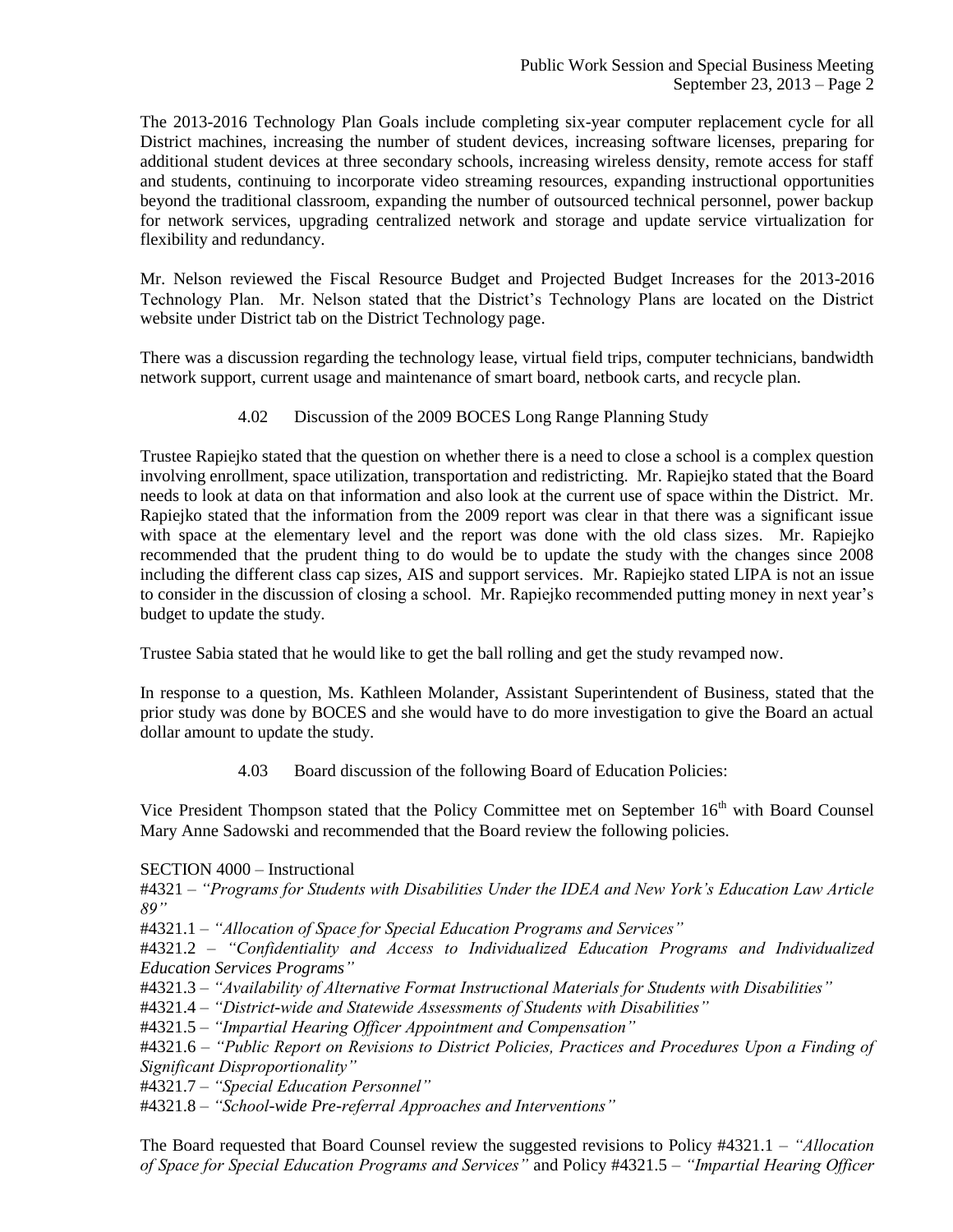*Appointment and Compensation".* After Board Counsel review, the Section 4000 policies will be presented as a whole for a first reading.

At 10:30 p.m., motion was made by Trustee Sabia, seconded by Trustee Maloney, to extend the meeting.

Unanimously carried.

At 10:30 p.m. the Board took a five minute recess.

SECTION 6000 – FISCAL MANAGEMENT #6700 – *"Purchasing Policy"*

## SECTION 9000 – PERSONNEL AND NEGOTIATIONS

#9511 – *"Pay Rates for: Continuing Education and Recreation Teachers and Temporary, Substitute and Student Non-Instructional Employees"*

Trustee McCue stated that after reviewing the financial information the Board received regarding Community Services and Continuing Education she would recommend that the hourly rate for the Continuing Education Instructors remain at \$20. The Board recommending removing the Substitute Teaching Assistant and Registered Nurses from the policy since they are covered under the collective bargaining agreement.

## 4.03 For Information: Upcoming Meetings

The President of the Board reviewed the upcoming meetings of October  $7<sup>th</sup>$ , October  $21<sup>st</sup>$ , November  $4<sup>th</sup>$ and November  $18<sup>th</sup>$ .

## 5. ADJOURN PUBLIC WORK SESSION AND CONVENE INTO SPECIAL BUSINESS MEETING

At 11:30 p.m. the Board adjourned the Public Work Session and convened into a Special Business Meeting.

### 6. COMMUNICATIONS

There were no communications to the Board

### 7. PUBLIC PARTICIPATION

There was no public participation

Motion was made by Trustee McCue, seconded by Trustee Badanes, to receive the following policies for a first reading as amended:

Policy #6700 – *"Purchasing Policy"* Policy #9511 – *"Pay Rates for: Continuing Education and Recreation Teachers and Temporary, Substitute and Student Non-Instructional Employees"*

Unanimously carried.

#### 8. SUPERINTENDENT'S REPORT, FINANCIAL

Motion was made by Trustee McCue, seconded by Trustee Sabia, to approve item 8.01